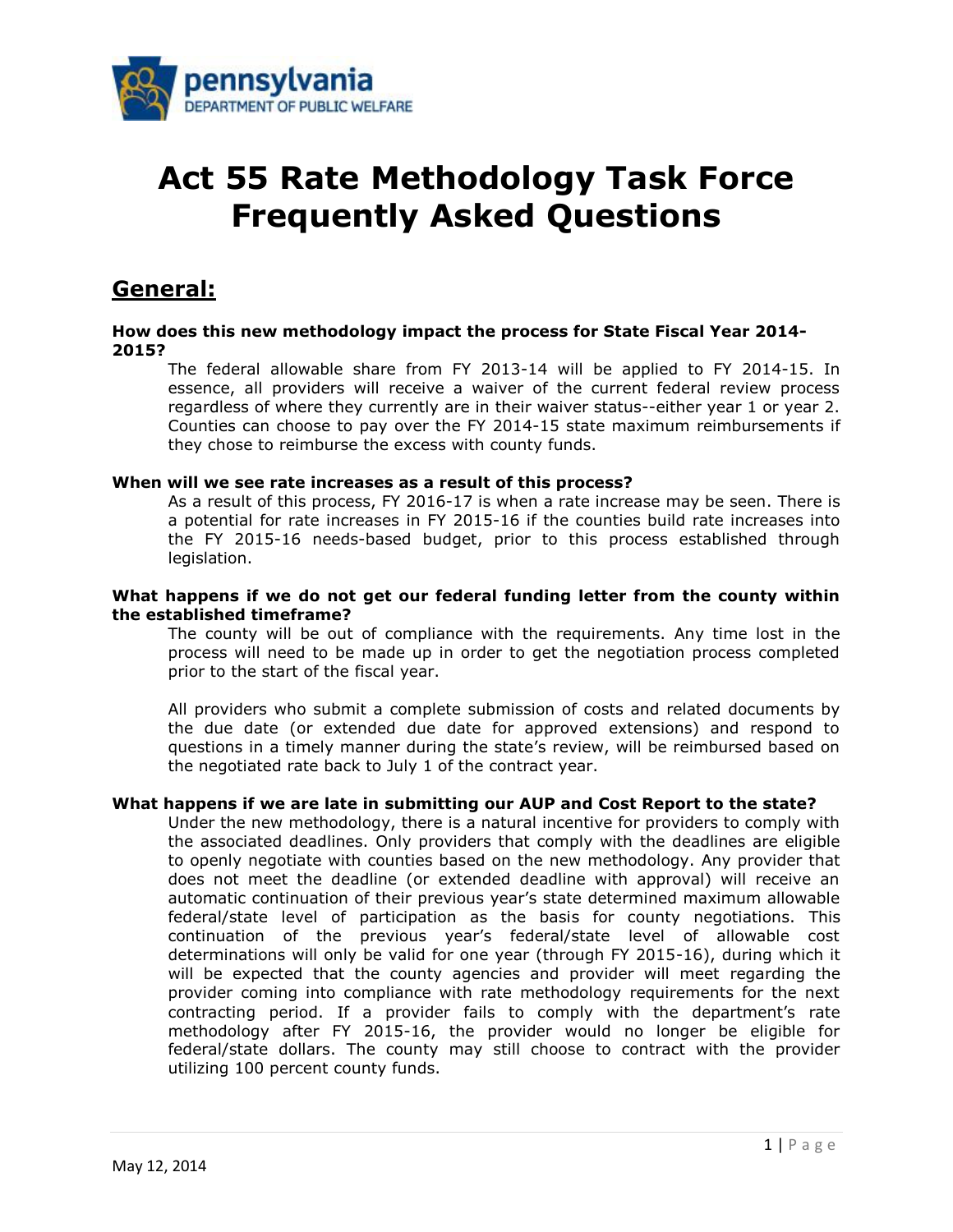#### **Have standardized job categories been created for all levels of provider organizations?**

No. Proposed standardized activities connected with job titles have only been developed for several select positions. These positions include:

- Foster Family Care Case Managers
- Congregate Care Child Care Workers
- Congregate Care Case Managers

#### **The two-year "Transition Period" seems to involve double work on the part of the provider. Was this considered and what is the justification for this period of time?**

Yes, the impact to providers was considered and deemed necessary. The purpose of the transition period is to validate the work of the auditor and establish the Administration for Children and Families (ACFs) confidence in our process. In addition, the transition period can be used to establish additional training needs for agency auditors.

Moving from one process to another, especially as it involves changing from projected budget figures to audited actuals as the basis for the documentation, was acknowledged as resulting in a change in time frames and submission dates. The recommendations for the transition year were crafted to actually offer some relief for FY 2014-15, in that providers are granted an additional one-year extension of their approved maximum rate calculations. The provider does not need to submit contract documentation for FY 2014-15 unless they believe that the difference between current contacted rate and the maximum allowable calculation does not allow sufficient room for new rate negotiations for FY 2014-15.

In order to support the new process for FY 2015-16, audited actuals for FY 2013-14 will need to be submitted by the proposed deadlines established in November and December 2014 (mid FY 2014-15). This allows for the actual cost data to be factored into contracting negotiations for FY 2015-16.

#### **The use of a Time Study is discussed in generalities in the report. Are there more details available in regard to what is going to be required and how this ties in to the overall cost report/methodology?**

Details related to the proposed new time study process are being finalized. As of the submission of the Task Force report, the proposed plan for a State-Sponsored/Provider-Specific Time Study Process reflected the following:

- Time study is to be conducted semi-annually, within the 12-month period immediately preceding current budget submission deadline.
- The semi-annual time studies are to be conducted in two, non-consecutive, twoweek periods. Each time study should be performed at different times during the fiscal year to account for any seasonal fluctuations.
- DPW is developing the Time Study Activity Summary Sheet to automatically calculate the sum of all activities by code and by facility.
- Electronic completion of the Time Study Activity Reports by staff is the preferred method. If staff is unable to complete the Time Study Activity Report electronically, a manual completion will be accepted.
- Electronic and handwritten signatures approving and certifying the time study documents and results will both be acceptable.
- The department will compile the results to create a provider specific statistic to support their allocation of allowable/unallowable staff time.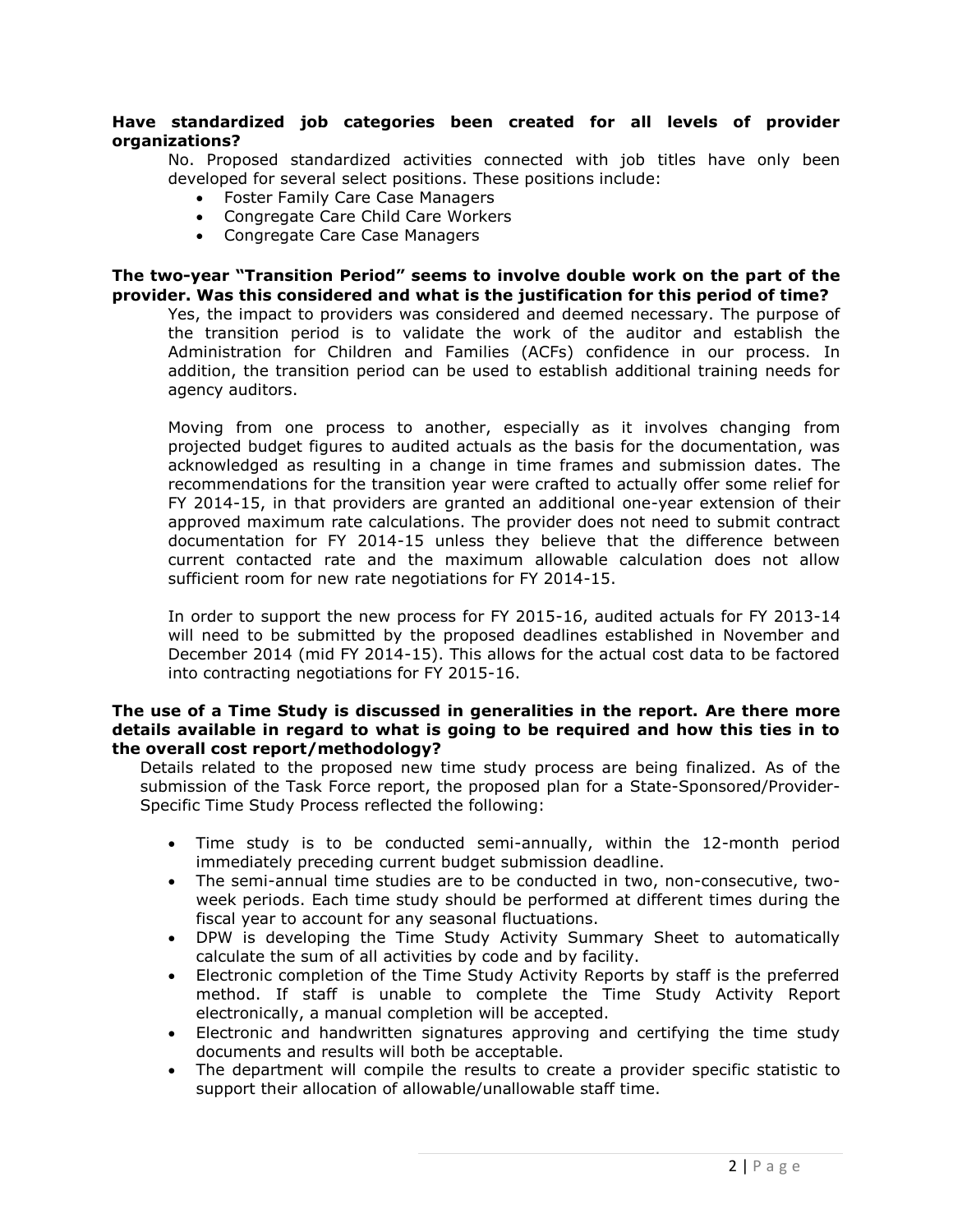#### **Do you have an approximate time frame for starting a new time study process or will there be a test period?**

Plans to pilot the standardized time study are underway with volunteers from the provider community. Statewide implementation of the standardized time study is dependent upon successful completion of the pilots and approval by the General Assembly.

#### **Providers have different classes of service that identify different levels of care. Will the standardized time study capture the different need levels?**

The time study will capture the location/program/service in addition to the activity. Providers could use the location/program/service to capture the time spent by foster care staff working with multiple classes of service.

#### **Will the time study indicate which activities are allowable?**

No. The time study will not indicate which activities are allowable as this could create an atmosphere in which staff feels obligated or pressured to select allowable activities.

#### **Is the time study required yearly if a provider received a multi-year approval?**

Providers will need to participate in the time study annually. If a provider received a multi-year approval, they would only submit the time study data associated with the years they are submitting the cost report for.

#### **How will the Needs-Based Plan and Budget and the Rate Methodology Task Force correlate as to time frames, expected payments to providers, etc.?**

There is a timeline contained on page 59 of the Rate Methodology Task Force Report outlining the various deadlines and tasks connected to the budgeting process and contracting cycle. The State Review Process Workgroup considered the timelines and deadlines relevant for providers/state/counties to ensure timely submission and review of information. Efforts to address inconsistencies in deadlines were made as part of the work of the Task Force.

The timely payment provisions, once contracts are in place and the provider invoices for services, are addressed in current Pennsylvania Law – Act 55 of 2013 which reads:

g.2) Service contracts or agreements shall include a timely payment provision that requires counties to make payment to service providers within thirty days of the county's receipt of an invoice under both of the following conditions:

(1) The invoice satisfies the county's requirements for a complete and accurate invoice.

(2) Funds have been appropriated to the department for payments to counties under subsection (q).

#### **Has the Administration for Children and Families (ACF) accepted this rate methodology process?**

ACF has not reviewed the proposed process; however, the Task Force has consistently referred to the guidance presented from ACF.

#### **Must all staff be time-studied in the standardized time study process?**

Only direct care staff whose activities are not 100 percent allowable or 100 percent unallowable must be time studied.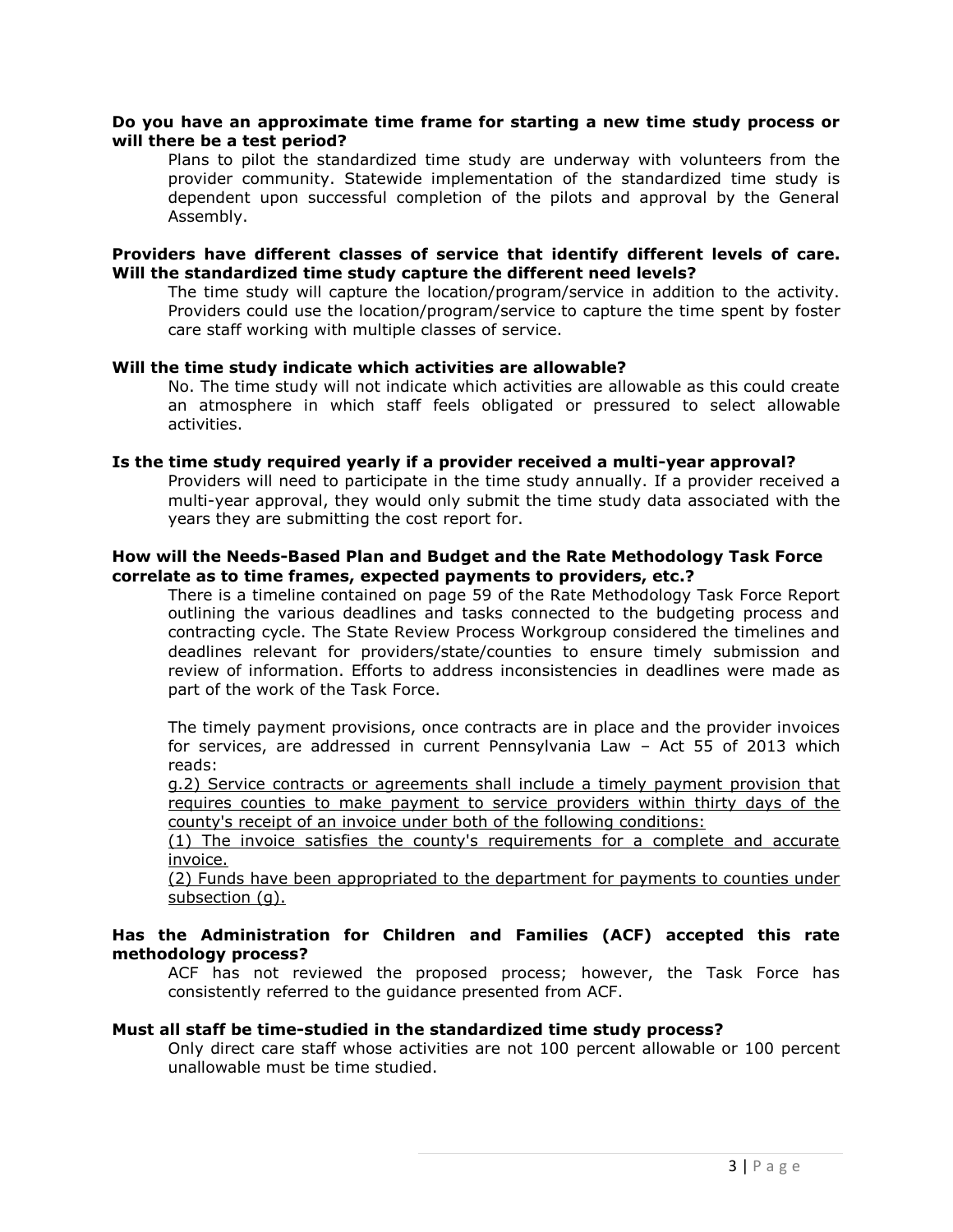# **Audit:**

#### **Who is selecting the auditors to be trained?**

Selection is made by individual provider.

#### **Who is paying for the training involved with the independent auditors?**

The costs for auditor training will be included in the Cost Report. Future year costs will be built into the future year request.

#### **How much should I expect my audit costs to increase?**

A range of 10-15 percent is the expectation, but individual results may vary based on provider size.

#### **Are the "Agreed Upon Procedures" in place of or in addition to the audit that is already required as part of the contractual obligations in many current county contracts?**

The AUP is not a replacement for the A-133 audit that is required in county contracts. An AUP (by definition) is a group of procedures agreed to by specified parties (in this case providers, county and state government) that assume responsibility for sufficiency to meet particular needs (which in this case would be to satisfy Title IV-E and Act 148 requirements).

#### **Do the role of the State and the role of the Independent Auditor following Agreed Upon Procedures perpetuate a time-consuming dual-review process?**

No. The role of the independent auditor will replace the type of review performed by county reviewers, county lead reviewers and OCYF. Each provider that has the AUP performed will then have a finalized cost report (still prepared by the provider) and an AUP report from the independent auditor. Once both of those processes are complete the cost report and AUP will be submitted to OCYF for a high level review to confirm all work is complete and in good order.

#### **The AUP sounds like a major additional expense for the provider. Was this considered by the Task Force?**

Yes. Based upon provider input as communicated from YSAP, PCYA and PCCYFS to the Task Force, the provider base was willing to incur additional expense to streamline the existing bottle-necked process. There will be expense to the provider for the AUP. The size of the provider and scope of current work performed by the audit firm will determine the amount of additional expense. When the AUP was developed, some of the items required were already performed to satisfy the requirements of the A-133 audit. Therefore, some of the work performed only needs done once to meet both the A-133 audit and the requirements of the AUP. However, there are additional areas that will require work to satisfy the requirements specific to the AUP. The Task Force definitely took this additional expense into consideration.

### **Provider Cost:**

#### **What makes the Rate Adjustment Factor different from a COLA?**

The primary difference is to capture the difference between the cost of living and the cost of doing business.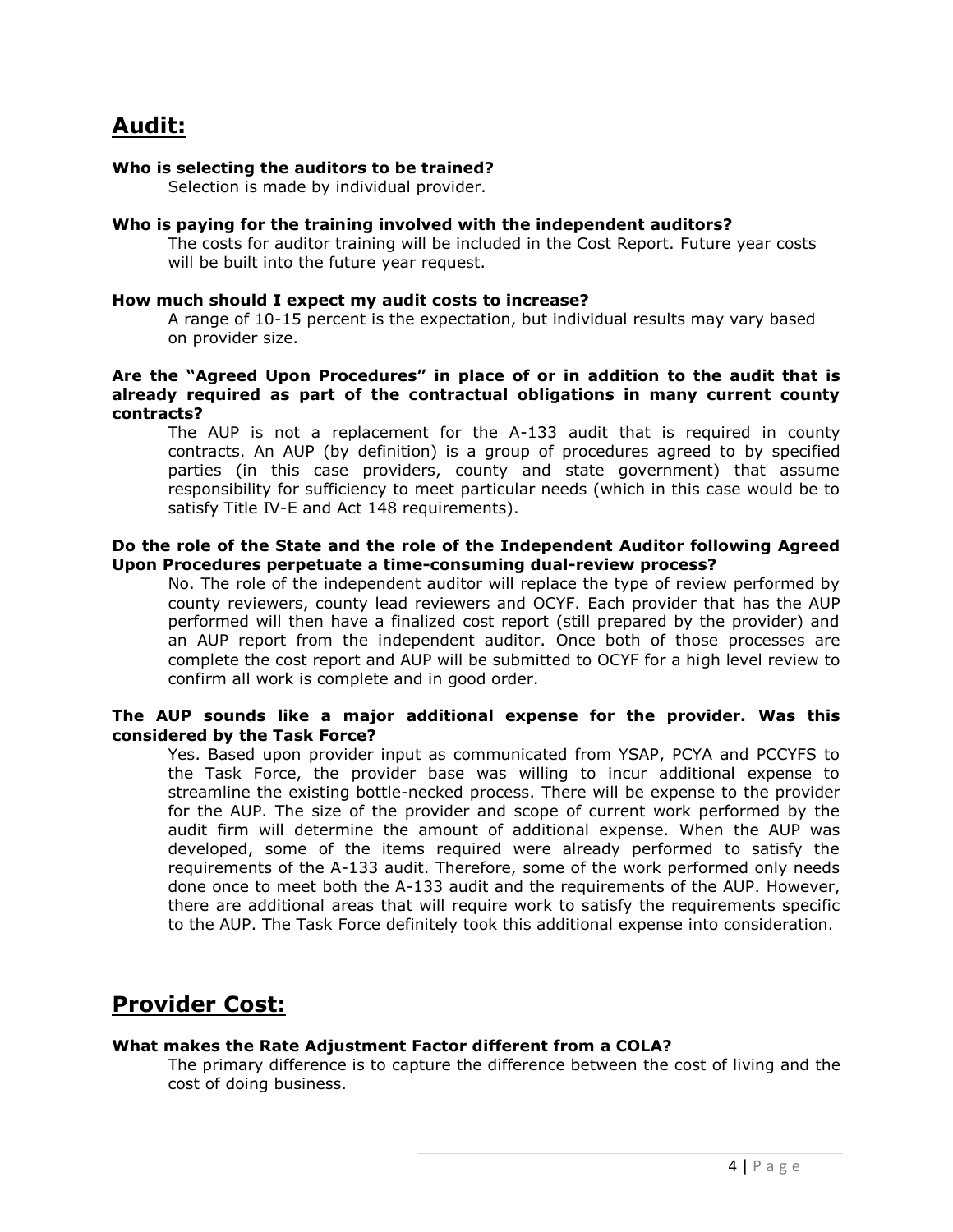The Rate Adjustment Factor will be a hybrid of two indices:

- Employment Cost Index (ECI) measures the change in the cost of labor, free from the influence of employment shifts among occupations and industries.
- Consumer Price Index (CPI) depicts the average change in prices paid on consumer goods and services over a period of time in a fixed market basket of goods and services.

#### **Will the RAF be subject to review and approval or an expected annual adjustment based on the accepted formula?**

The proposed rate methodology by this Task Force assumes the application of the Rate Adjustment Factor. This will require the notice of the Rate Adjustment Factor to be published by the department, which follows the process in other states that utilize a Rate Adjustment Factor.

#### **Will our actual costs be honored because of this process?**

There is no guarantee that this process will reimburse the actual costs. An allowability and reasonableness review are built into the process. Some actual costs may be determined to be unallowable or unreasonable.

#### **If not a guarantee, why do we need to go through the process and incur additional costs that may not be covered?**

The only way to get your rate increased to reimburse allowable, reasonable, and appropriate costs is through this process.

#### **If I'm happy with my current rate, do I need to engage in this process?**

The AUP and Cost Report must be complied with. If you choose to not engage in negotiations with the county, that is the providers prerogative.

#### **This process is built on actual costs, how do I get projected costs into the negotiation process?**

The Standard Cost Report format allows for this.

#### **If the role of quality services and outcomes was important to the Task Force, why did the methodology not directly incorporate agency outcomes?**

Outcomes were discussed on numerous occasions as were the defined deliverables of services purchased by counties from providers. Given the time constraints of the Task Force, it was decided that reasonableness of costs and related quality of outcomes and deliverables would be best addressed as part of the contract negotiations between providers and counties.

#### **How much change is anticipated between the concept document/Cost Report and what will eventually be used as the Cost Report?**

The key items noted in the recommendations from the Task Force will remain intact, if the recommendations are approved by the legislature. The concept document addressed philosophical changes (ex. Consolidating all programs into one cost report, elimination of individual identification of staff, built in 'rate adjustment factor' to bring historical costs to current values) OCYF will refine/finalize a cost report to meet the needs of providers with a large amount of programs, formula execution – footing/cross-footing of amounts, etc. In the end, the changes will be a result of what is approved by the legislature.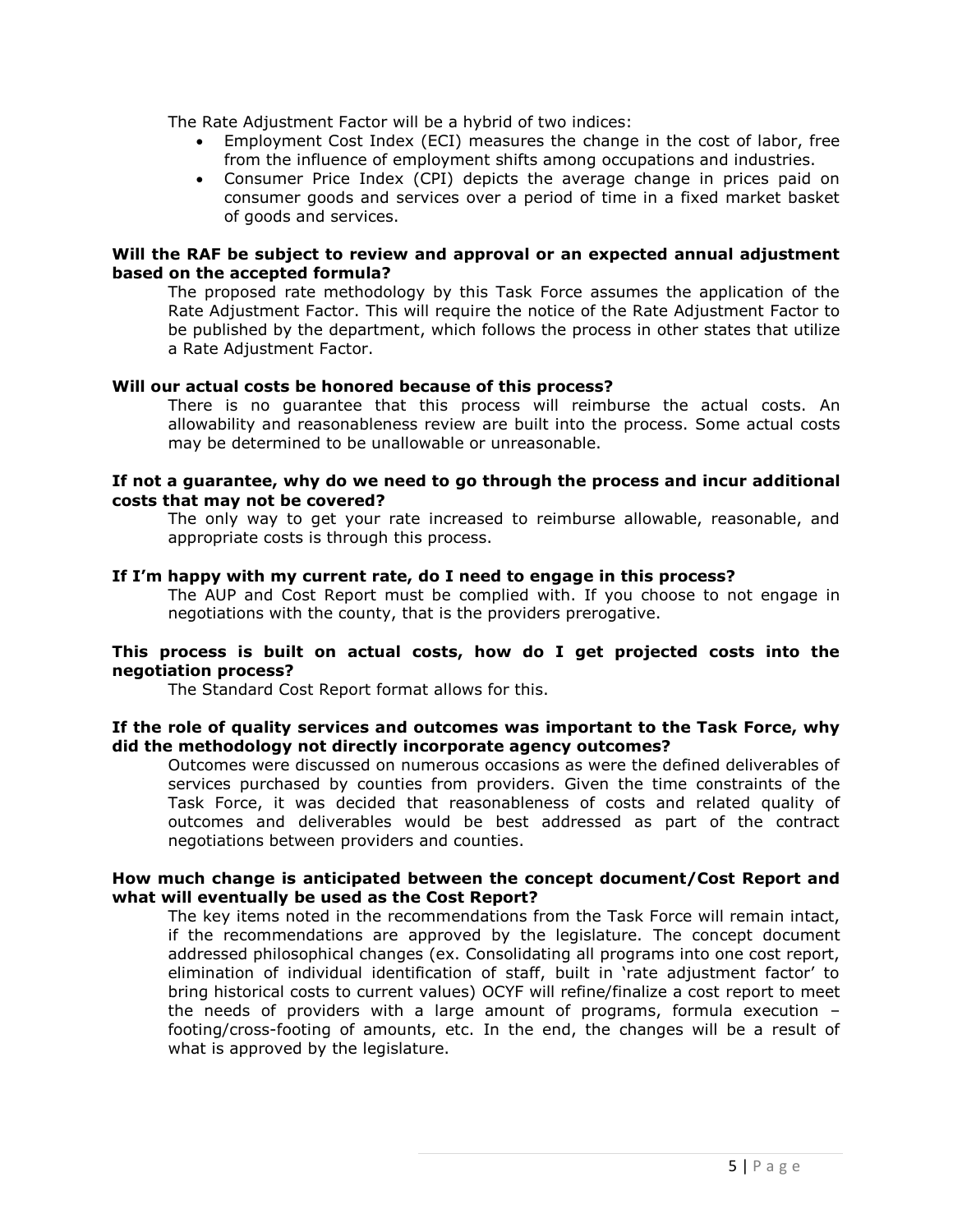#### **The provider community has been repeatedly rebuffed in discussions of COLAs as part of rate negotiations. Is the Rate Adjustment Factor a guaranteed part of the process?**

The items identified from the Task Force are recommendations that need to be approved/adopted by the legislature. The Task Force is recommending that a 24 month rate adjustment factor be applied to the cost report since historical information is being used.

#### **How does a provider decide on including costs in the "Optional" column rather than accepting the Rate Adjustment Factor for actual costs?**

They are two separate issues. The recommended Rate Adjustment Factor is applied to actual historical costs. The use of the 'Optional' column in the cost report will be an individual decision for each provider. The 'Optional' column allows a provider to communicate in the cost report what the provider determines to be material/significant increases of a specific expense or group of expenses that would materially/significantly impact the immediate operations of the provider and the potential of a higher cost/negotiation with the counties. Note that any 'Optional' items within the cost report will require supporting documentation.

#### **For providers who only received a one-year rate for SFY2013-2014, are they required to submit a packet for SFY2014-2015? If yes, when will the required forms be available?**

Recommendations to the General Assembly include an interim process for SFY 2014- 15. Options for the interim process can include continuation of the current process with approval extensions of established upper reimbursement limits for state/federal participation for most providers. If the current process is re-authorized for SFY 2014- 15, the forms will need to be updated to reflect the appropriate state fiscal year.

#### **What is the potential to receive additional funds from DPW to support any requested or mandated provider increases?**

During Task Force meetings, the role of the private providers in the county's development of the Needs-Based Plan and Budget has been presented as inconsistent to non-existent. Current service providers should be actively engaged in the county's process of determining need and service levels as these discussions will lead to identification of resource needs.

#### **Will the Rate Adjustment Factor be mandatory with funding attached to implement it?**

The Rate Adjustment Factor is a recommendation of the Task Force. If approved by the legislature, OCYF would release the Rate Adjustment Factor annually, based upon defined indexes. That will permit the provider to 'update' historical costs and provide a mechanism to negotiate a reimbursement with identifying historical costs brought to their current value.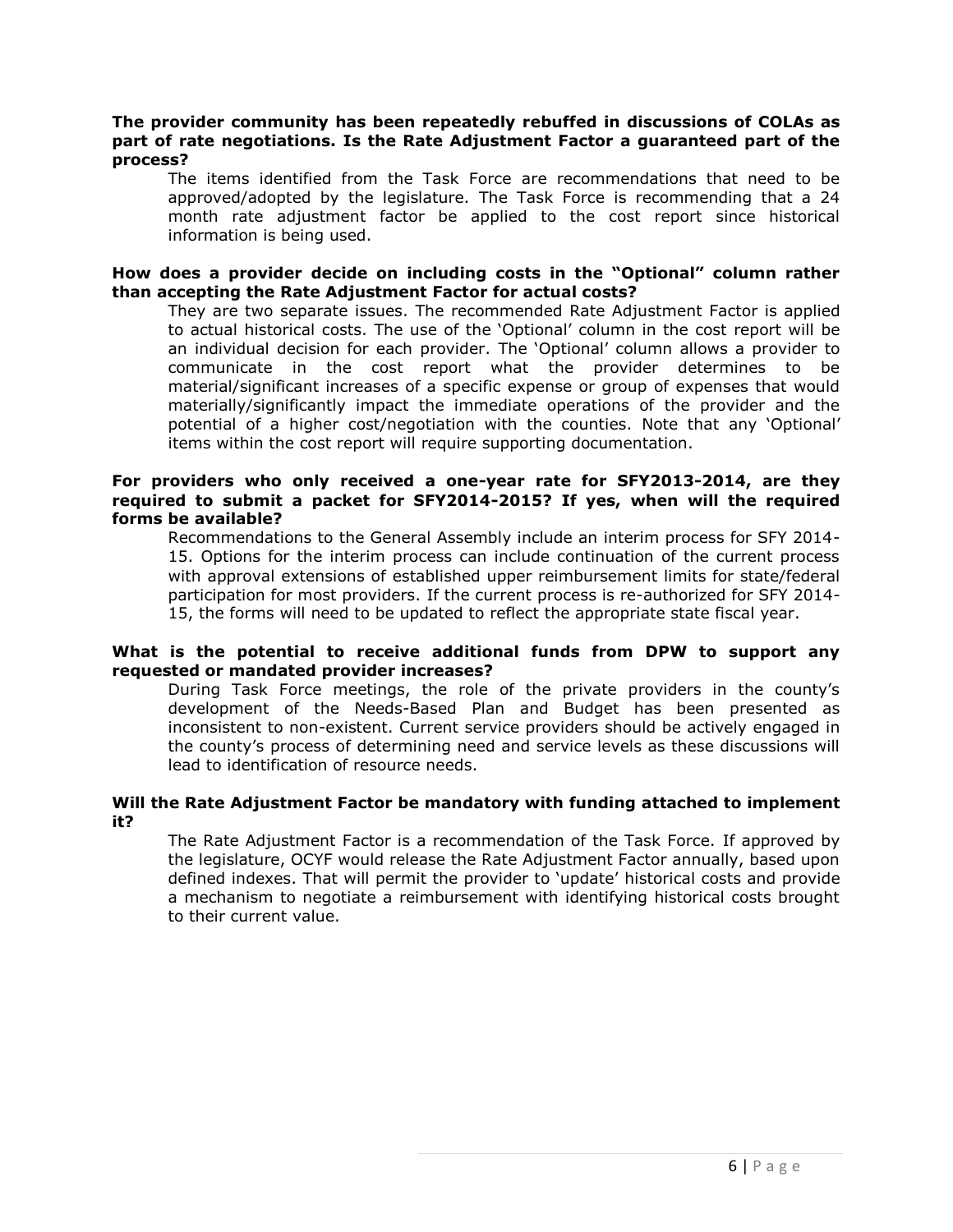## **County Negotiation:**

#### **When does negotiation begin with the county?**

Providers can submit their AUP Cost Reports to the county at that point when they wish to begin preliminary negotiations. Counties may begin negotiation with the provider in advance of the final state determination of Title IV-E and Act 148 rate allowability.

#### **Will I be negotiating with a lead county or with every county I do business with?**

Every county a provider does business with, based on each Cost Report for each program.

#### **Is 3170.84 waived for FY 2014-15 and all future fiscal years?**

It is only waived for FY 2014-15.

#### **What are the factors, line items, indicators, etc. that the county will be looking at to produce a proposed rate to the provider?**

A reasonableness review will be conducted to assess whether proposed costs exceed the customary costs for performing similar functions within similar programs of the same size and population of children served. The focus of the reasonableness review will be the AUP and/or Cost Report for areas of cost allocation, compensation equity, capacity and utilization, and any other measurable cost or service comparison the county may develop at their discretion. The review will be limited to the information included in the AUP and/or Cost Report or any information the provider may have to support the information in the AUP and/or Cost Report.

#### **When can a County expect the provider's information to be posted for use in negotiating the contract?**

Providers need to turn their rate packages into the state by December 31. The state then has 120 days to process and post the packages. Some providers may be posted early, but all provider packages should be posted by April 30.

If a provider did not receive a county's Federal Funding letter as of October 31, they have 60 days to send their information into the state from the date they receive the letter. This also starts the 120 day clock for the state, so a package may be posted later if the county does not send these letters out on time.

#### **What do I have to do as a county when I go to use the rate package for a contract?**

The counties responsibility is to look at the rate package for reasonableness.

Use your review to negotiate your contract with the provider.

If you use a provider you must provide a Federal Funding Letter to the provider by October 31 of the next year.

#### **My providers are asking for increases. How does the county go about getting their budget increased to cover these changes?**

The county needs to look at their providers for whom they wish to give increases. What is the actual cost of care? What are the counties currently paying? How much of the increase can the county match?